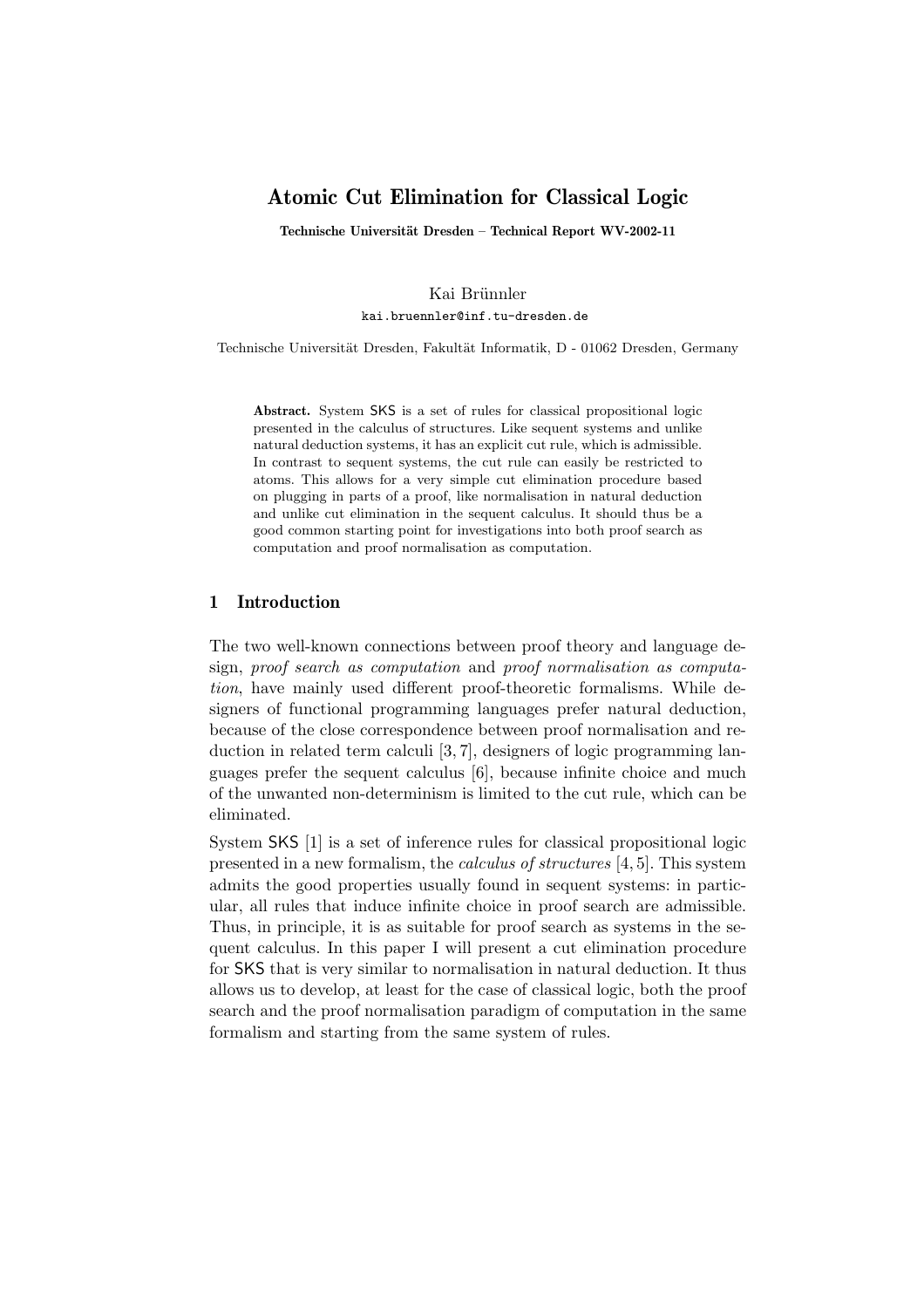Normalisation in natural deduction and cut elimination in the sequent calculus, widely perceived as 'morally the same', differ quite a bit, technically. Compared to cut elimination, normalisation is simpler, involving neither permutation of a multicut rule, nor induction on the cut-rank. The equivalent of a cut in natural deduction, for example,



is eliminated as follows: first, assumption A and all its copies are removed from  $\Delta_1$ . Second, the derivation  $\Delta_2$ , with the context strengthened accordingly, is plugged into all the leaves of  $\Delta_1$  where assumption A was used.

This method relies on the fact that no rule inside  $\Delta_1$  can change the premise A, which is why it does not work for the sequent calculus. However, given a cut with an *atomic* cut formula a inside a sequent calculus proof, we can trace the occurrence of  $a$  and its copies produced by contraction, identify all the leaves where they are used in identity axioms, and plug in subproofs in very much the same way as in natural deduction. The problem for the sequent calculus is that cuts are not atomic, in general.

The calculus of structures, which generalises the one-sided sequent calculus, was conceived to express a logical system with a self-dual noncommutative connective resembling sequential composition in process algebras [4, 5, 2]. It has also led to inference systems for existing logics, like classical and linear logic, with interesting new properties [1, 8, 9].

Derivations in the calculus of structures enjoy a top-down symmetry that is not available in the sequent calculus: they are chains of one-premise inference rules. 'Meta-level conjunction' (the branching of the proof tree) and 'object-level conjunction' (the connective in a formula) are identified. The two notions of formulae and sequent are also identified, they merge into the notion of *structure*, which is a formula subject to equivalences that are usually imposed on sequents. This simplification allows to observe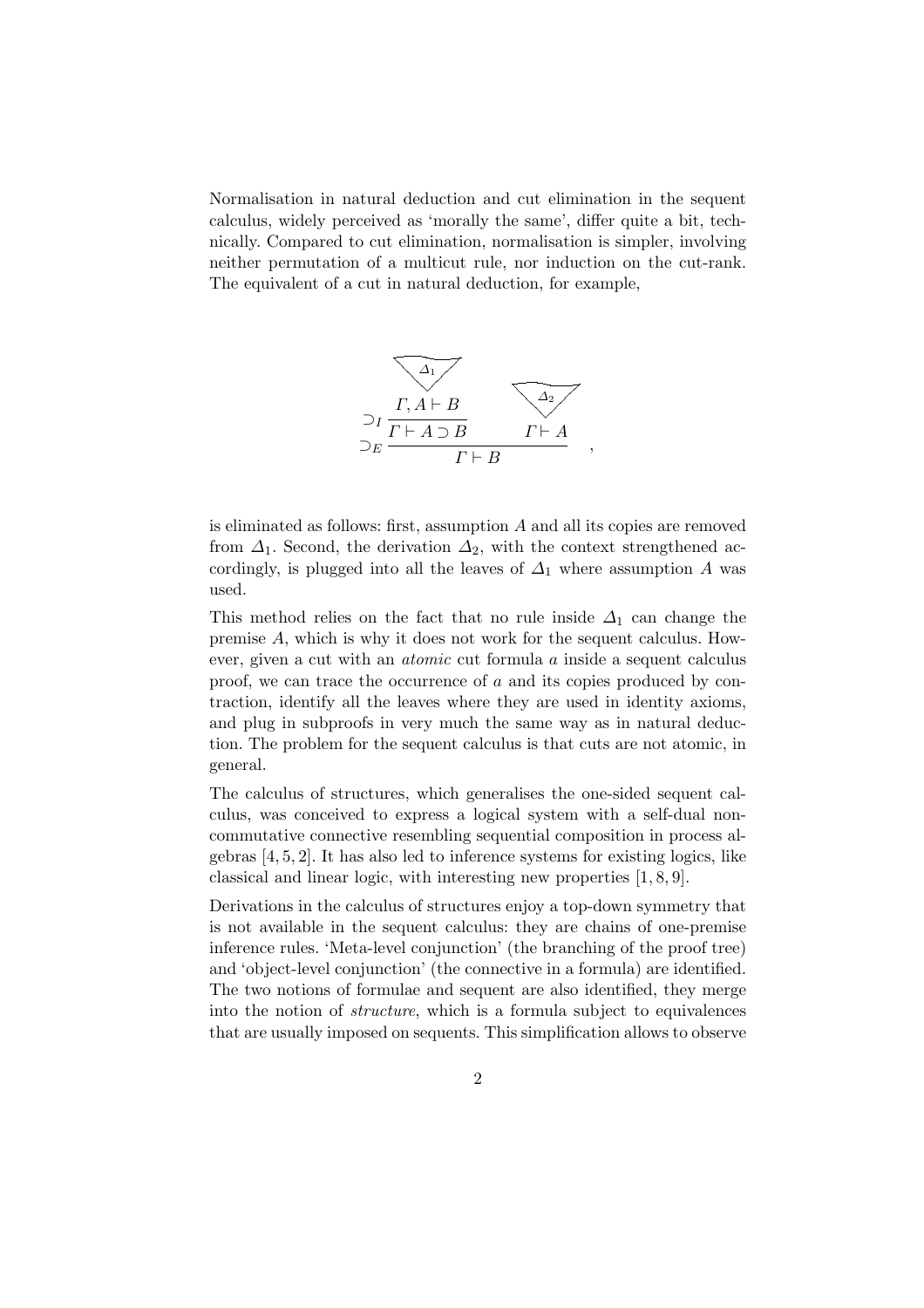the exact duality between the cut rule and the identity axiom [4]:

$$
identity \frac{S\{true\}}{S\{R \vee \bar{R}\}} \qquad \qquad cut \frac{S\{R \wedge \bar{R}\}}{S\{false\}}
$$

The identity rule is read bottom-up as: if inside a structure there occurs a disjunction of a structure  $R$  and its negation, then it can be replaced by the constant *true*. The notion of duality between cut and identity is precisely the *contrapositive* one.

As a consequence of this duality,  $R$  can be restricted to atomic formulas not only in the identity axiom, as in the sequent calculus, but with the same ease also in the cut. For classical logic, the calculus of structures therefore admits a very simple cut elimination procedure similar to normalisation in natural deduction.

After introducing basic notions of the calculus of structures, I show system SKS with atomic contraction, weakening, identity and, most significantly, atomic cut. Then, after establishing some lemmas, I present the cut elimination procedure.

### **2 Structures and Derivations**

**Definition 1.** *Atoms* are denoted by a, b, .... The *structures* of the language KS are generated by

$$
S ::= \mathsf{t} \mid \mathsf{f} \mid a \mid \left[\underbrace{S, \ldots, S}_{>0}\right] \mid (\underbrace{S, \ldots, S}_{>0}) \mid \overline{S} ,
$$

where **t** and **f** are the constants *true* and *false*,  $[S_1, \ldots, S_h]$  is a *disjunction* and  $(S_1, \ldots, S_h)$  is a *conjunction*.  $\overline{S}$  is the *negation* of the structure S. The negation of an atom is again an atom. Structures are denoted by  $S$ , R, T, U and V. *Structure contexts*, denoted by  $S\{\}$ , are structures with one occurrence of { }, the *empty context* or *hole*, that does not appear in the scope of a negation.  $S\{R\}$  denotes the structure obtained by filling the hole in  $S\{\}\$  with R. We drop the curly braces when they are redundant: for example,  $S[R, T]$  stands for  $S\{[R, T]\}$ . Structures are equivalent modulo the smallest congruence relation induced by the equations shown in Fig. 1. In the following, we do not distinguish between a congruence class and one of its representatives: both of them are structures.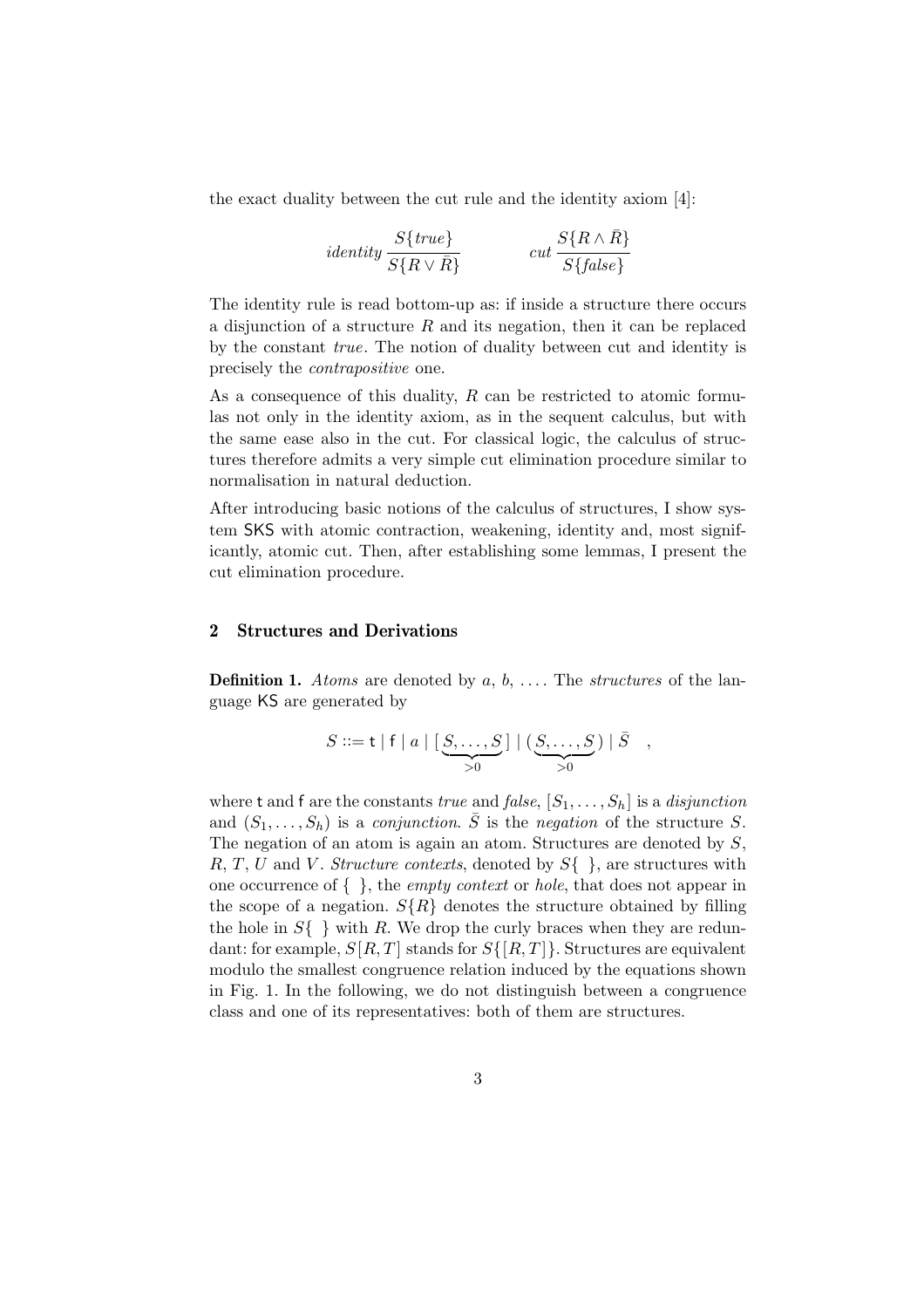**Constants**

**Negation**

| Associativity       | $[f,R]=[R]$    |
|---------------------|----------------|
|                     | $(t, R) = (R)$ |
| $[R, [T]] = [R, T]$ | $[t, t] = t$   |
| $(R,(T)) = (R,T)$   | $(f, f) = f$   |

**Commutativity**

 $[R, T] = [T, R]$  $(R, T) = (T, R)$ 

 $[R] = R = (R)$ 

**Singleton**

$$
\overline{\mathbf{t}} = \mathbf{f}
$$
\n
$$
\overline{\mathbf{f}} = \mathbf{t}
$$
\n
$$
\overline{[R_1, \ldots, R_h]} = (\overline{R}_1, \ldots, \overline{R}_h)
$$
\n
$$
\overline{(R_1, \ldots, R_h)} = [\overline{R}_1, \ldots, \overline{R}_h]
$$
\n
$$
\overline{\overline{R}} = R
$$

*R* and *T* are finite, non-empty sequences of structures.

**Fig. 1.** Equations on structures

**Definition 2.** An *inference rule* is a scheme of the kind

$$
\rho \frac{S\{T\}}{S\{R\}} \quad ,
$$

where  $\rho$  is the *name* of the rule,  $S\{T\}$  is its *premise* and  $S\{R\}$  is its *conclusion*. In an instance of  $\rho$ , the structure taking the place of R is called *redex* and the structure taking the place of T is called *contractum*. A *(formal) system*  $S$  is a set of inference rules. To clarify the use of the equational theory where it is not obvious, there is a rule  $=\frac{T}{R}$ where  $R$ and T are different representatives of the same structure.

**Definition 3.** A *derivation*  $\Delta$  in a certain formal system is a finite chain of instances of inference rules in the system:

$$
\pi' \frac{T}{V} \frac{V}{\vdots}
$$

$$
\rho' \frac{U}{U} \rho \frac{V}{R}
$$

.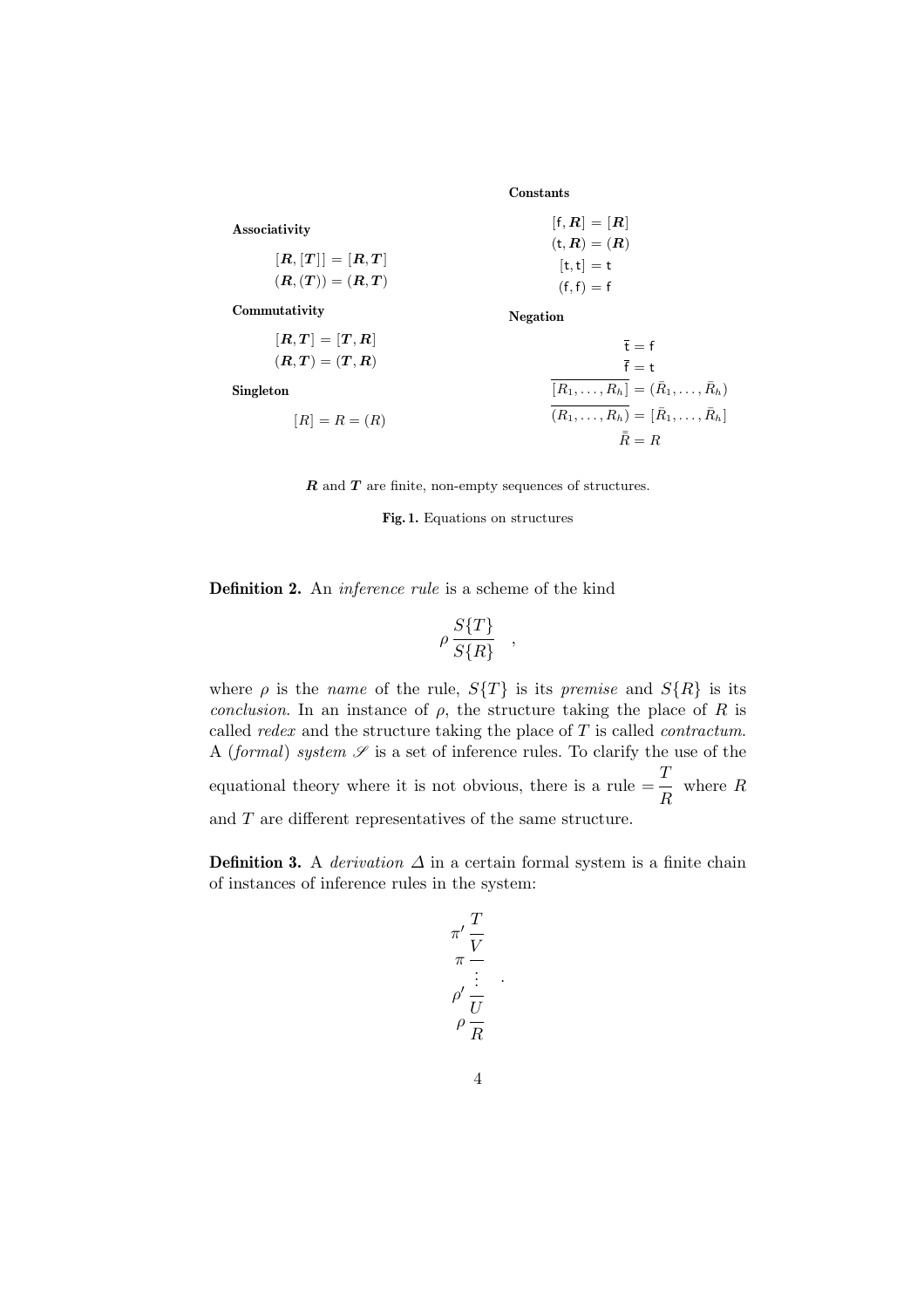

**Fig. 2.** System SKS

A derivation can consist of just one structure. The topmost structure in a derivation is called the *premise* of the derivation, and the structure at the bottom is called its *conclusion*. A derivation  $\Delta$  whose premise is  $T$ , whose conclusion is  $R$ , and whose inference rules are in  $\mathscr S$  will be indicated

with T R  $\Delta \parallel \mathscr{S}$ . A *proof*  $\Pi$  in the calculus of structures is a derivation whose

premise is the constant t. It will be denoted by R  $\mathbf{u}$  $\mathbb{E} \left\| \mathscr{S} \right\|$ . A rule  $\rho$  is *derivable* in a system *S* if for every instance of  $\mathcal I$  $\rho \frac{\ }{R}$  there is a derivation  $\mathcal I$ R ∆ *<sup>S</sup>* . A  $\pi \mathbb{Z}$   $\mathcal{S} \cup \{\rho\}$  there is a

rule  $\rho$  is *admissible* for a system  $\mathscr S$  if for every proof  $\frac{1}{S}$  $\begin{smallmatrix} \text{proof} & H' \mathop{\llcorner} \mathbb{I} \ S \end{smallmatrix}$  $\prod_{\alpha} \mathcal{F}$ .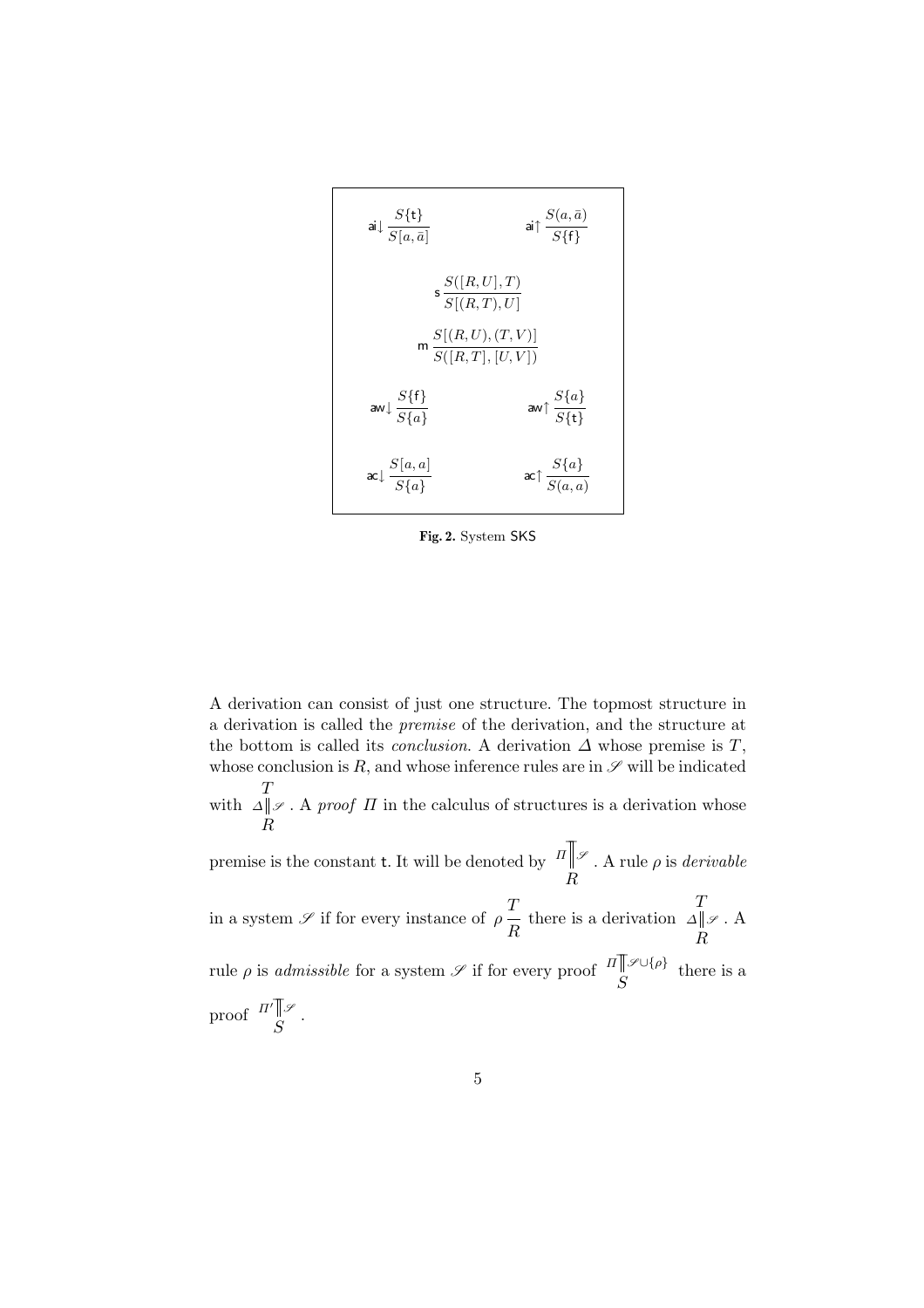#### **3 System SKS**

System SKS is shown in Fig. 2. The first S stands for "symmetric" or "self-dual", meaning that for each rule, its dual (or contrapositive) is also in the system. The K stands for "klassisch" as in Gentzen's LK and the last S says that it is a system on structures.

The rules ai↓,s, m, aw↓, ac↓ are called respectively *atomic identity*, *switch*, *medial*, *atomic weakening* and *atomic contraction*. Their dual rules carry the same name prefixed with a "co-", so e.g. aw↑ is called *atomic coweakening*. The rules s and m are their own duals. The rule ai↑ is special, it is called *atomic cut*. Rules ai↓, aw↓, ac↓ are called *down-rules* and their duals are called *up-rules*. In [1], by a semantic argument, all up-rules were shown to be admissible. By removing them we obtain system KS, shown in Fig. 3, which is sufficient for proof search.



**Fig. 3.** System KS

Identity, cut, weakening and contraction are atomic in system SKS, they do not *have to* be applied to arbitrarily large formulas. But they *can*, by the following theorem.

**Theorem 4.** General identity, weakening, contraction and their duals, i.e. the rules shown in Fig. 4, are derivable in system SKS. In particular, the rules i $\downarrow$ , w $\downarrow$  and c $\downarrow$  are derivable in {ai $\downarrow$ , s}, {aw $\downarrow$ } and {ac $\downarrow$ , m}, respectively. Dually, the rules i $\uparrow$ , w $\uparrow$  c $\uparrow$  are derivable in {ai $\uparrow$ , s}, {aw $\uparrow$ } and  $\{\alpha \uparrow, m\},$  respectively.

*Proof.* By an easy structural induction on the structure that is cut, weakened or contracted. Details are in [1]. The case for the cut is shown here. A cut introducing the structure  $(R, T)$  together with its dual structure  $[\bar{R}, \bar{T}]$  is replaced by two cuts on smaller structures: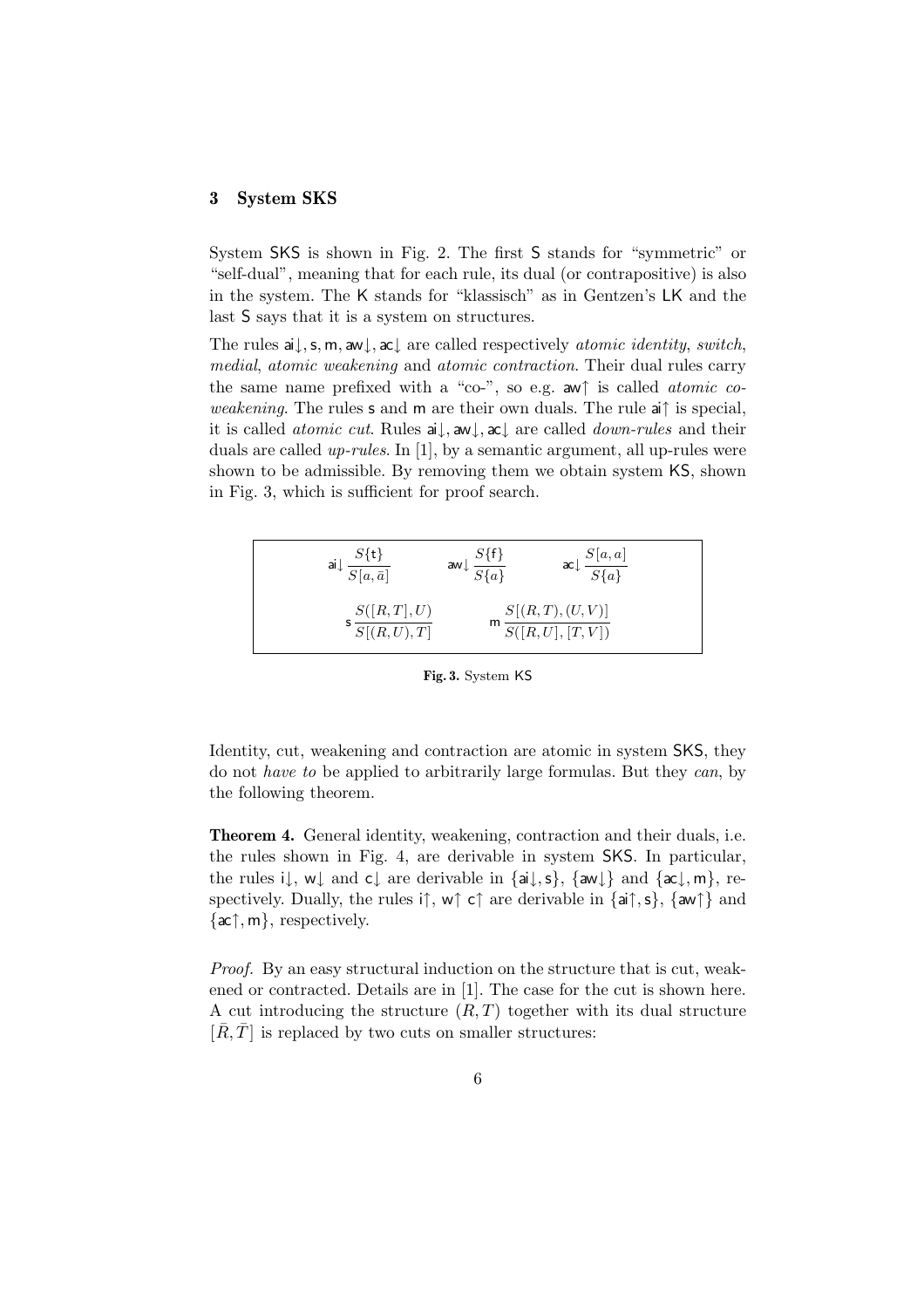| $i\downarrow \frac{S\{\mathsf{t}\}}{S[R,\bar{R}]}$ | $i\uparrow \frac{S(R,R)}{S\{\uparrow\}}$    |
|----------------------------------------------------|---------------------------------------------|
| $w \downarrow \frac{S\{\dagger\}}{S\{R\}}$         | w $\uparrow \frac{S\{R\}}{S\{\mathbf{t}\}}$ |
| $c \downarrow \frac{S[R,R]}{S\{R\}}$               | $c \uparrow \frac{S\{R\}}{S(R,R)}$          |

**Fig. 4.** General identity, weakening, contraction and their duals

$$
\begin{array}{ccc}\n & \text{s} & \frac{S(R, T, [\bar{R}, \bar{T}])}{S(R, [\bar{R}, (T, \bar{T})])} \\
 & \text{s} & \frac{S(R, [\bar{R}, (T, \bar{T})])}{S[(R, \bar{R}), (T, \bar{T})]} \\
 & \uparrow & \frac{S(R, \bar{R})}{S\{\mathsf{f}\}}\n\end{array}
$$

So, while general identity, weakening, contraction and their duals do not belong to SKS, they will be freely used in derivations in SKS to denote multiple instances of the corresponding rules in SKS according to Theorem 4. Because the decomposition of down-rules does not introduce uprules, by the same argument, general identity, weakening and contraction (but not their duals) will be used in derivations in KS.

 $\Box$ 

**Remark 5.** Sequent calculus derivations easily correspond to derivations in system SKS. For instance, the cut of sequent systems in Gentzen-Schütte form  $[10]$ :

$$
\text{Cut} \frac{\vdash \varPhi, A \quad \vdash \Psi, \bar{A}}{\vdash \varPhi, \Psi} \qquad \text{corresponds to} \qquad \begin{array}{c} \mathsf{s} \frac{([\varPhi, A], [\Psi, \bar{A}])}{[\varPhi, (A, [\Psi, \bar{A}])]} \\ \mathsf{s} \frac{[\varPhi, (A, [\Psi, \bar{A}])]}{[\varPhi, \Psi]} \\ \text{for } \varPhi \end{array}.
$$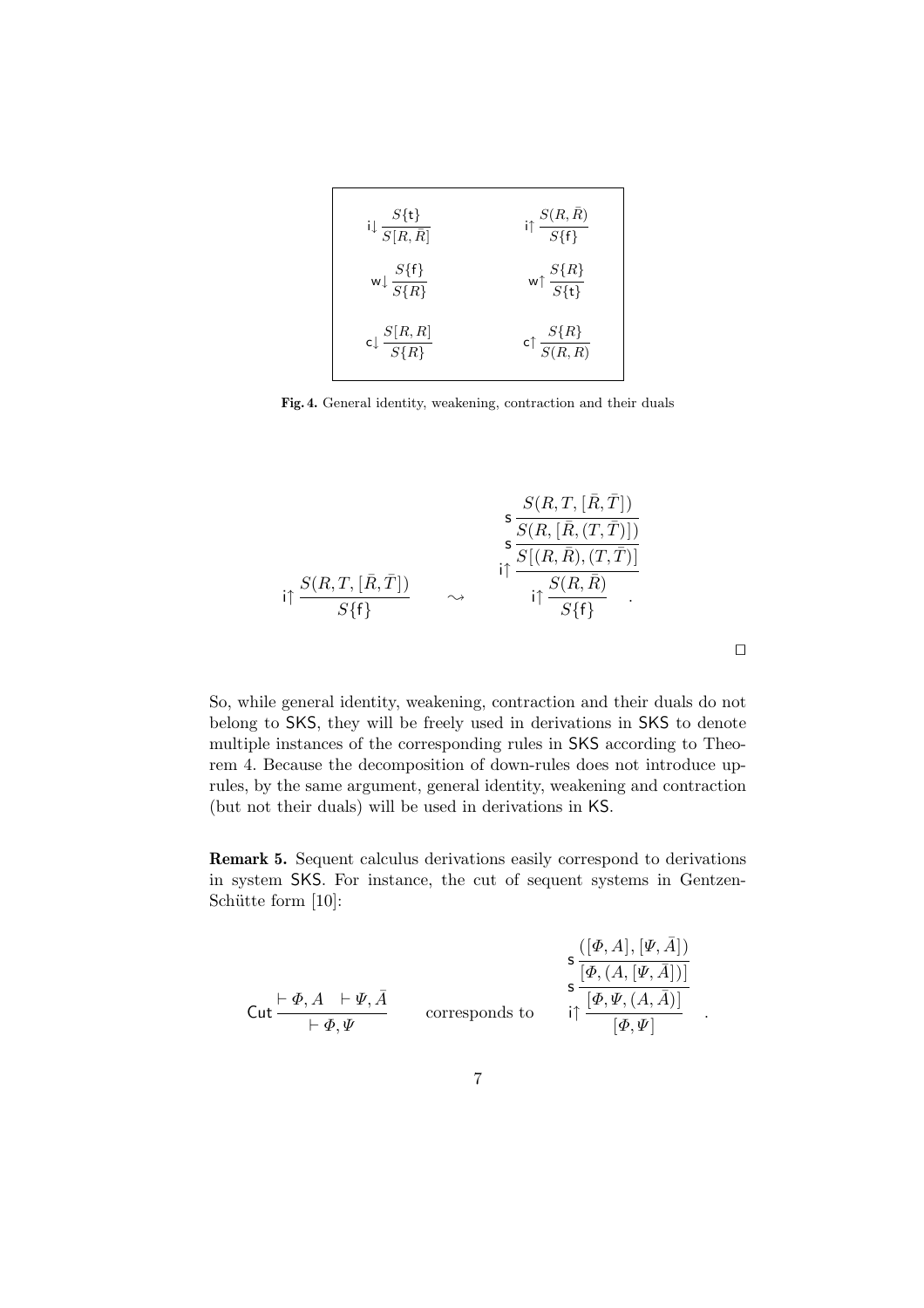# **4 Cut Elimination**

In contrast to the sequent calculus, the cut is not the only problematic rule in system SKS. The rule aw↑ also induces infinite choice in proofsearch. Fortunately, we can not only eliminate the cut rule, but also the other up-rules. Each up-rule individually can be shown to be admissible for system KS. However, since we are going to eliminate the cut anyway, to eliminate rules aw↑ and ac↑ the following lemma is sufficient.

**Lemma 6.** Each rule in SKS is derivable using identity, cut, switch and its dual rule.

*Proof.* An instance of 
$$
\rho \uparrow \frac{S\{T\}}{S\{R\}}
$$
 can be replaced by  $\rho \downarrow \frac{S\{T\}}{S[R,(T,\bar{R})]}$   
\n $\rho \downarrow \frac{S[R,(T,\bar{R})]}{S[R,(T,\bar{T})]}$   
\n $\uparrow \uparrow \frac{S[R,(T,\bar{T})]}{S\{R\}}$   
\nThe same holds for down-rules.

When plugging in a derivation in natural deduction, its context has to be strengthened, to fit into the leaf into which it is plugged. Adding to a context in natural deduction is easy, since it is a flat object, a set or a multiset. In the calculus of structures, contexts are more general, nested objects. The following definition and lemma are used to strengthen contexts.

**Definition 7.** Given a derivation  $\Delta$ , the derivation  $S\{\Delta\}$  is obtained as follows:  $\overline{a}$  $\sigma$ (m)

$$
\Delta = \frac{\pi'}{\pi} \frac{1}{V}
$$
\n
$$
\Delta = \frac{\pi'}{\rho'} \frac{1}{U}
$$
\n
$$
\Delta = \frac{\pi'}{\rho'} \frac{1}{V}
$$
\n
$$
\Delta = \frac{\pi}{\rho'} \frac{1}{S\{V\}} = \frac{\pi'}{\rho'} \frac{1}{S\{V\}} = \frac{\pi'}{\rho'} \frac{1}{S\{V\}}
$$

.

**Lemma 8.** The following *super switch* rules are derivable using the switch:

$$
\text{ss}\downarrow \frac{S\{T\{R\}\}}{S[R,T\{f\}]}\qquad \text{and} \qquad \text{ss}\uparrow \frac{S(R,T\{t\})}{S\{T\{R\}\}}\quad.
$$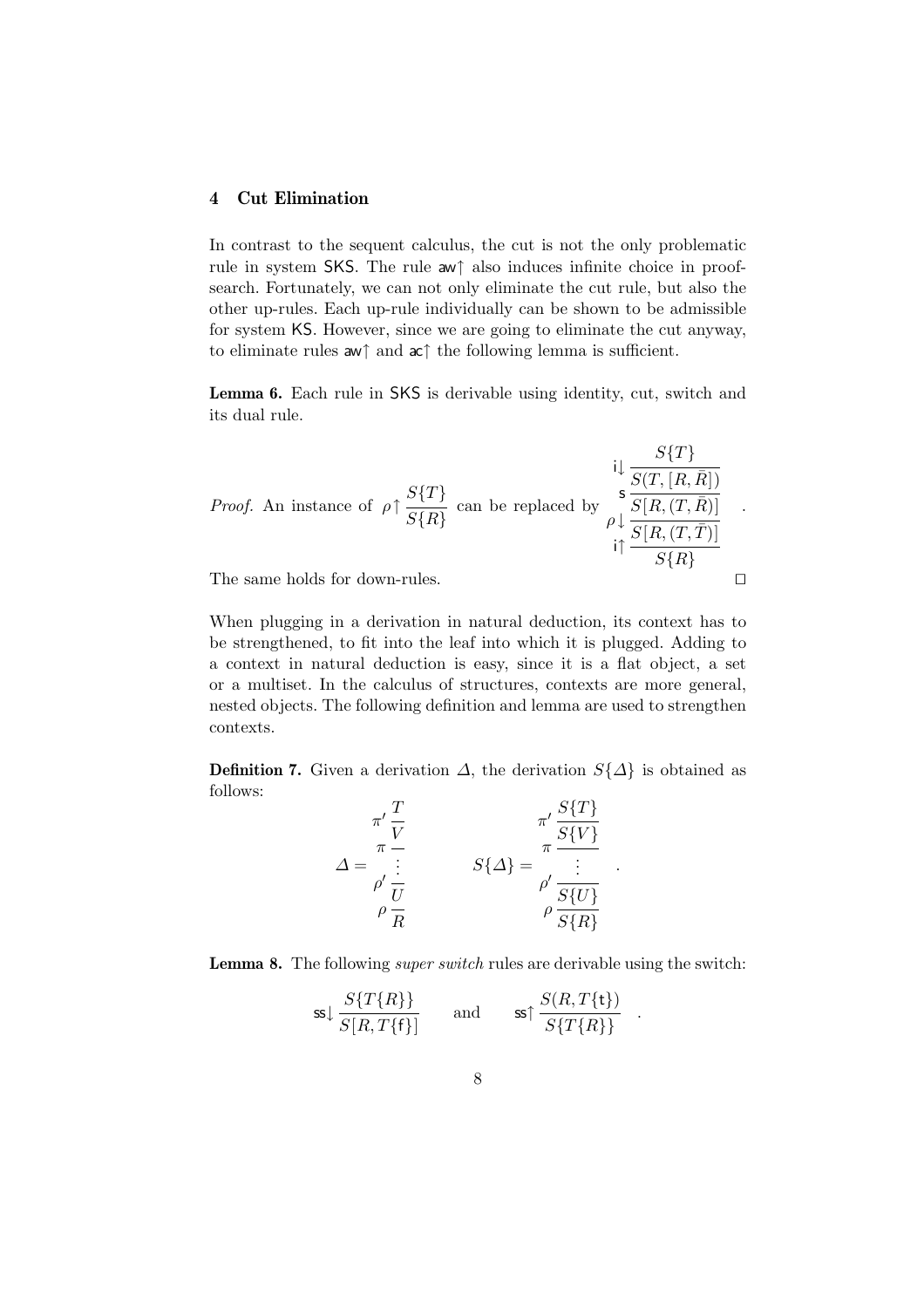*Proof.* An easy structural induction on  $T\{\}$  replaces either rule by a derivation consisting of switches. Details are in [1].

In the sequent calculus as well as in sequent-style natural deduction, a derivation is a tree and cuts (seen bottom-up) split the tree into two branches. A cut instance decides how to split the context among the two branches (or just copies the context, in the case of natural deduction or additive cut). In the calculus of structures, a cut rule does not split the proof. But we can do that during cut elimination, duplicating the proof above a cut and using the following lemma to remove atoms from the proofs.

**Lemma 9.** Each proof 
$$
\prod_{T\{a\}}
$$
 can be transformed into a proof  $\prod_{T\{t\}}$ .

*Proof.* Starting with the conclusion, going up in the proof, in each structure we replace the occurrence of  $a$  and its copies, that are produced by contractions, by the constant t.

Replacements inside the context of any rule instance do not affect the validity of this rule instance. Instances of the rules m and s remain valid, also in the case that atom occurrences are replaced inside redex and contractum. Instances of the other rules are replaced by the following derivations:

$$
\begin{aligned}\n\text{ac}\downarrow \frac{S[a,a]}{S\{a\}} &\sim \quad = \frac{S[\mathbf{t},\mathbf{t}]}{S\{\mathbf{t}\}} \\
&= \frac{S\{\mathbf{f}\}}{S([\mathbf{t},\mathbf{t}],\mathbf{f})} \\
\text{aw}\downarrow \frac{S\{\mathbf{f}\}}{S\{a\}} &\sim \quad = \frac{S[\mathbf{t},(\mathbf{t},\mathbf{f})]}{S[\mathbf{t},(\mathbf{t},\mathbf{f})]} \\
\text{ai}\downarrow \frac{S\{\mathbf{t}\}}{S[a,\bar{a}]} &\sim \quad \text{aw}\downarrow \frac{S[\mathbf{t},\mathbf{f}]}{S[\mathbf{t},\bar{a}]}\n\end{aligned}
$$

 $\Box$ 

 $\Box$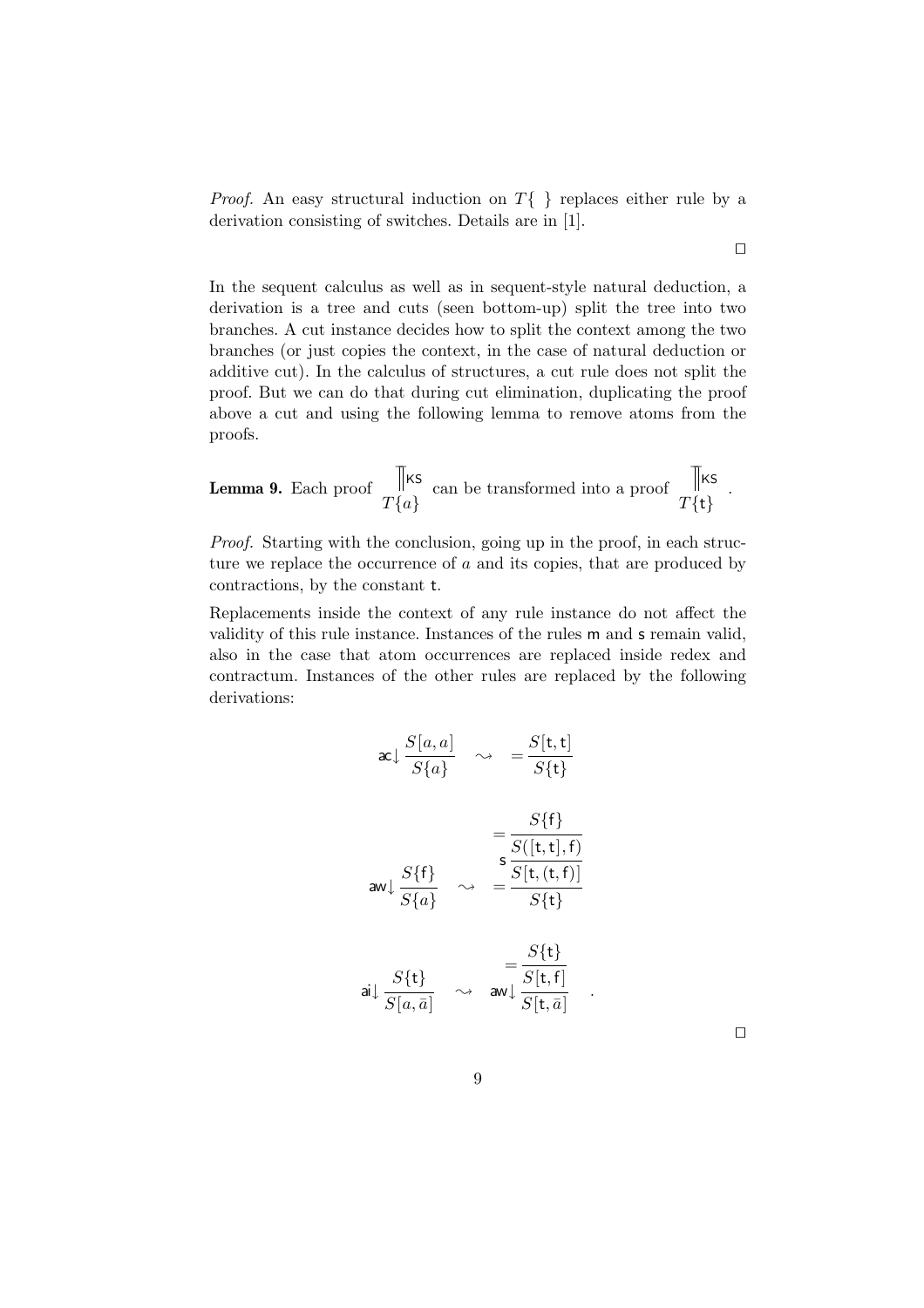Properly equipped, we now turn to cut elimination.

**Theorem 10.** Each proof 
$$
\|\mathbf{s}\|\mathbf{s}
$$
 can be transformed into a proof  $\|\mathbf{r}\|\mathbf{s}$ .

*Proof.* By Lemma 6, the only rule left to eliminate is the cut. The topmost instance of cut, together with the proof above it, is singled out:

$$
\begin{aligned}\n\begin{aligned}\n\overline{I} \parallel \text{KS} \\
\overline{I} \parallel \text{KS} \cup \{\text{ai}\} \\
\overline{I}\n\end{aligned} = \n\begin{aligned}\n\overline{I} \parallel \overline{I} \parallel \text{KS} \\
\overline{I} \parallel \text{KS} \cup \{\text{ai}\} \\
\overline{I}\n\end{aligned}
$$

.

Lemma 9 is applied twice on  $\Pi$  to obtain

$$
I_{1}\parallel
$$
ks and 
$$
I_{2}\parallel
$$
ks R{a} 
$$
R\overline{a}
$$

Starting with the conclusion, going up in proof  $\Pi_1$ , in each structure we replace the occurrence of  $a$  and its copies, that are produced by contractions, by the structure  $R{f}.$ 

Replacements inside the context of any rule instance do not affect the validity of this rule instance. Instances of the rules m and s remain valid, also in the case that atom occurrences are replaced inside redex and contractum. Instances of ac↓ and aw↓ are replaced by their general versions:

$$
\mathsf{ac}\downarrow \frac{S[a,a]}{S\{a\}} \quad \sim \quad \mathsf{c}\downarrow \frac{S[R\{\mathsf{f}\},R\{\mathsf{f}\}]}{S\{R\{\mathsf{f}\}\}}
$$

$$
\text{aw} \downarrow \frac{S\{\mathsf{f}\}}{S\{a\}} \quad \leadsto \quad \text{w} \downarrow \frac{S\{\mathsf{f}\}}{S\{R\{\mathsf{f}\}\}} \quad .
$$

Instances of ai↓ are replaced by  $S\{H_2\}$ :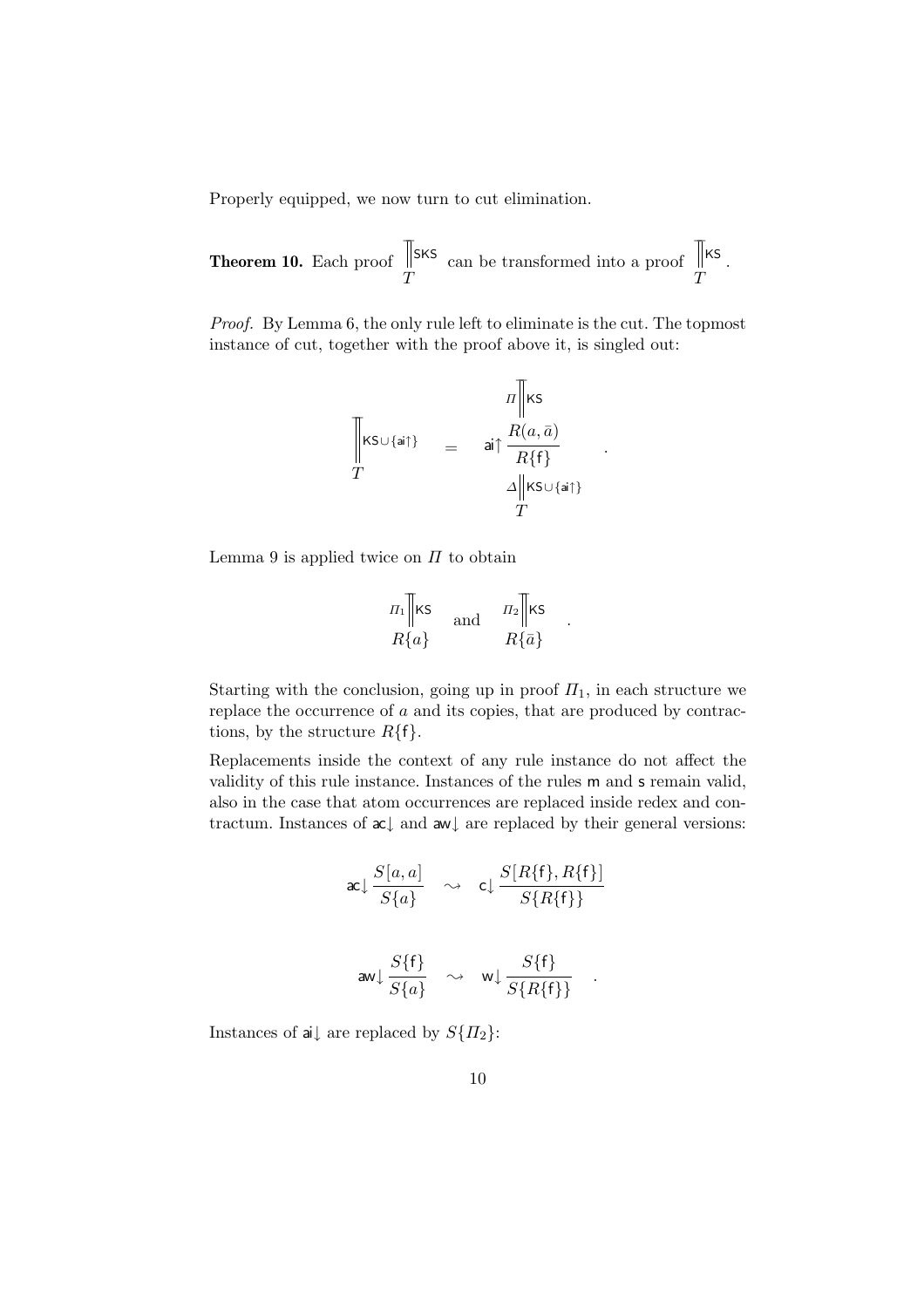$$
S\{\mathbf{t}\}
$$

$$
S\{\mathbf{t}\}
$$

$$
S\{I\mathbf{r}_2\}
$$

$$
\mathbf{a} \downarrow \frac{S\{\mathbf{t}\}}{S[a,\bar{a}]} \sim \mathbf{s} \downarrow \frac{S\{R\{\bar{a}\}\}}{S[R\{\mathbf{f}\},\bar{a}]}
$$

The result of this process of substituting  $\Pi_2$  into  $\Pi_1$  is a proof  $\Pi_3$ , from which we build

$$
I_{3} \parallel \kappa s
$$
\n
$$
\begin{array}{c}\nR\{R\{f\}\} \\
c \downarrow \frac{R\{R\{f\}, R\{f\}\}}{R\{f\}} \\
\vartriangle \parallel \kappa s \cup \{a \downarrow\} \\
T\n\end{array}
$$

Proceed inductively downward with the remaining instances of cut.  $\Box$ 

The proof is inspired by [4], where in a system without contraction the context  $R\{\}\$ is split into two disjoint parts: one, that comes together with a and one that comes together with  $\bar{a}$ . The proof of the context splitting lemma is hard. In system KS, to split the proof above a cut, no such context splitting is necessary: we can simply duplicate the proof and use contraction. In the sequent calculus, where the technique of permuting up a cut is used, contraction is an obstacle to cut elimination. Curiously, in the calculus of structures, when the technique of plugging subproofs is used, contraction *simplifies* cut elimination.

The cut elimination procedure has not been extended to the predicative first-order case yet, however, we do know that in this case the cut is admissible, either by a semantic argument or by translation to the sequent calculus, cf. [1]. So, system SKS should be relevant for proof search also in the first-order predicative case, because for proof search it is just important *that* the cut is admissible, not *how* this admissibility is shown.

Because of its simplicity, the cut elimination procedure presented here seems a good starting point for the endeavour outlined in the introduction. In the proof search as computation realm, given the admissibility of cut, a suitable notion of *uniform proof* as in [6] should be obtainable. For